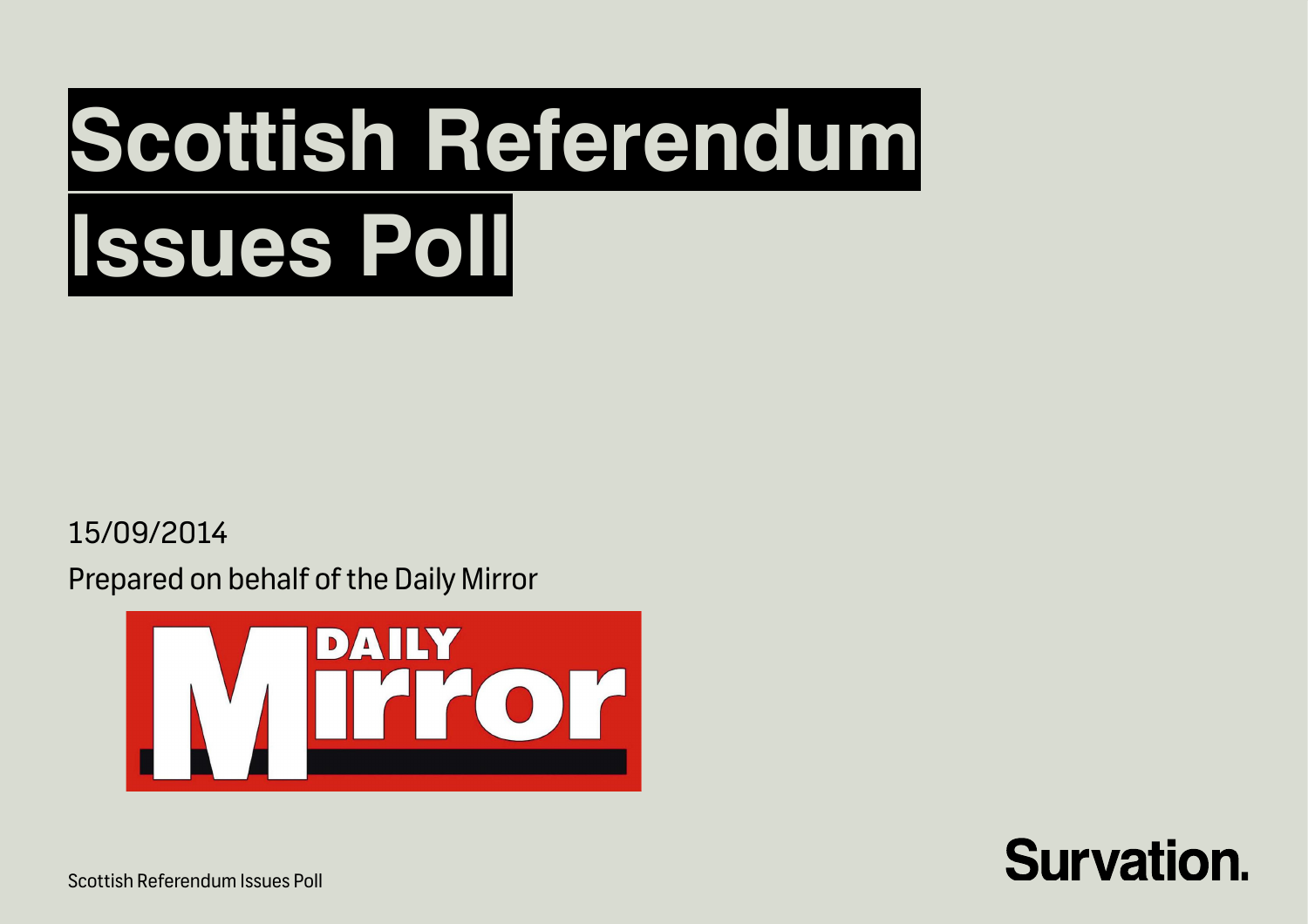### **Methodology**

### Fieldwork Dates

10th - 12th September 2014

### Data Collection Method

The survey was conducted telephone. The telephone poll was a systematic random sample of mobiles and landlines, ordered by key strata to reflect the eligible Scottish population. These strata were, age, sex, local authority, income and employment status.

### Population Sampled

All residents aged 16+ in Scotland

### Sample Size

1,001 (total) 860 (effective sample size excluding refusals)

### Data Weighting

Data were weighted to the profile of all adults aged 16+. Data were weighted by age, sex, region and past vote. Weighting targets were derived from ONS 2011 Census data for Scotland and the results of the 2011 Holyrood election.

### Margin of Error

Because only a sample of the full population was interviewed, all results are subject to margin of error, meaning that not all differences are statistically significant. For example, in a question where 50% (the worst case scenario as far as margin of error is concerned) gave a particular answer, with a sample of 860 it is 95% certain that the 'true' value will fall within the range of 3.3% from the sample result. Subsamples from the cross-breaks will be subject to higher margin of error, conclusions drawn from crossbreaks with very small sub-samples should be treated with caution.

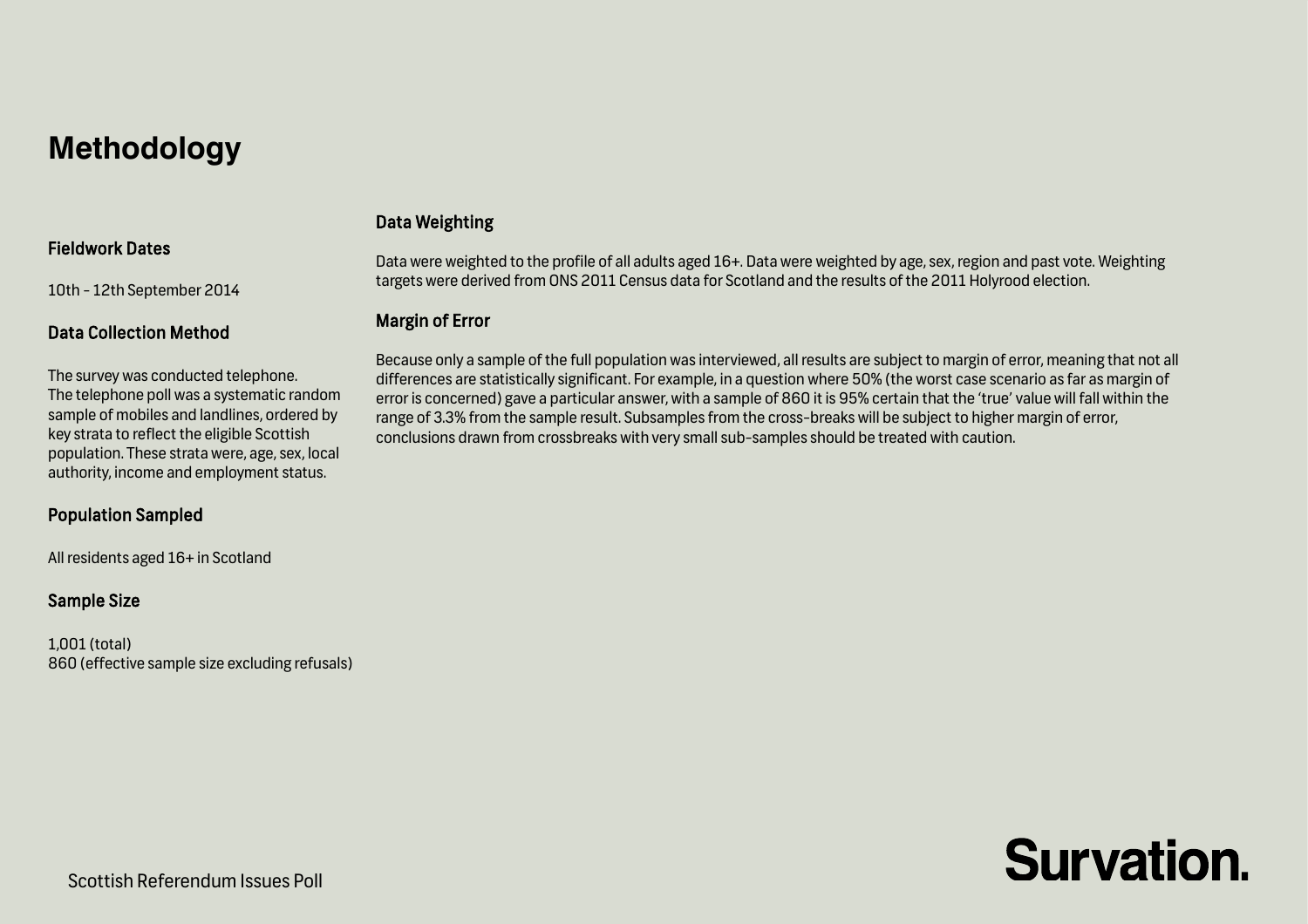### Question presentation

All data tables shown in full below, in order and wording put to respondents, including but not limited to all tables relating to published data and all relevant tables preceding them. Tables for demographic questions might not be included but these should be clear from the cross-breaks on published tables. In all questions where the responses are a list of parties, names or statements, these will typically have been read to respondents in a randomising order. The only questions which would not have had randomising responses would be those in which there was a natural order to maintain – e.g. a scale from "strongly agree" to "strongly disagree", a list of numbers from 0 to 10 or questions which had factual rather than opinionrelated answers such as demographic information. "Other", "Don't know" and "Refused" responses are not randomised.

Not all questions will have necessarily been asked to all respondents – this is because they may be follow-on questions from previous questions or only appropriate to certain demographic groups. Lower response counts should make clear where this has occurred.

Data were analysed and weighted by Survation and presented by Patrick Briône and Damian Lyons Lowe.

For further information please contact; Damian Lyons Lowe Chief Executive Survation Ltd

0203 142 7644 [damian.lyonslowe@survation.com](mailto:damian.lyonslowe@survation.com)

If you are interested in commissioning a poll from us, please contact researchteam@survation.com for a prompt response to your enquiry and we'll call you right back with the appropriate person.

Sign up for our press releases at http://eepurl.com/mOK8T

Follow us on twitter:

www.twitter.com/survation for our regular survey work and political polling www.twitter.com/damiansurvation for Damian Lyons Lowe's twitter feed Survation are a member of The British Polling Council and abide by its rules: [http://www.britishpollingcouncil.org](http://www.britishpollingcouncil.org/) Survation Ltd Registered in England & Wales Number 07143509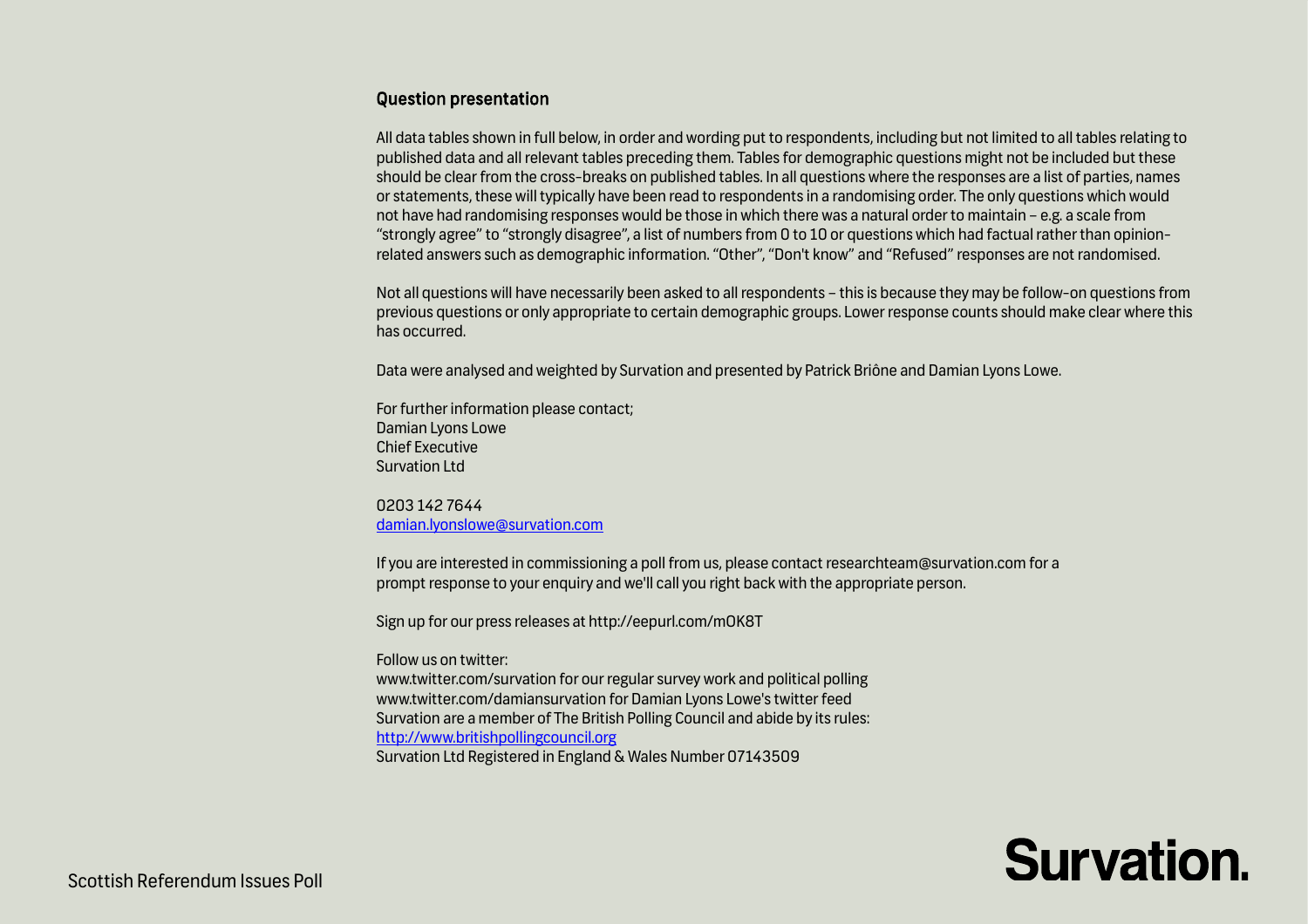Prepared on behalf of the Daily Mirror

|             |                                  |       |            |            |       |       |       | Table 1 |       |       |        |                                   |         |           |         |              |       |                           |  |
|-------------|----------------------------------|-------|------------|------------|-------|-------|-------|---------|-------|-------|--------|-----------------------------------|---------|-----------|---------|--------------|-------|---------------------------|--|
|             |                                  | Total | Gender     |            |       |       | Age   |         |       |       | Region |                                   |         |           |         |              |       |                           |  |
|             |                                  | Total | Male       | Female     | 16-24 | 25-34 | 35-44 | 45-54   | 55-64 | $65+$ |        | West of Scotland Central Scotland | Glasgow | Highlands | Lothian | Mid Scotland |       | North East South Scotland |  |
| Totals      | Unweighted                       | 1001  | 569        | 432        | 6.    | 146   | 195   | 212     | 170   | 211   | 101    | 124                               | 117     | 121       | 174     | 130          | 120   | 114                       |  |
|             | Weighted                         | 1001  | 490        | 511        | 177   | 157   | 174   | 176     | 140   | 176   | 122    | 147                               | 116     |           | 158     | 120          | 149   | 94                        |  |
| var24 noref | Currency                         | 19    |            | 10         |       |       |       |         |       |       |        |                                   |         |           |         |              |       |                           |  |
|             |                                  | 2.2%  | 2.1%       | 2.3%       | 1.2%  | 2.2%  | 2.5%  | 2.0%    | 2.2%  | 3.1%  | .9%    | 1.9%                              | 1.3%    | .7%       | 2.0%    | 3.8%         | 3.2%  | 3.5%                      |  |
|             | Economics                        | 128   | 64         | 64         | 41    |       |       | 24      | 15    |       | 23     | 23                                | 10      |           | 20      | 14           |       |                           |  |
|             |                                  | 14.9% | 15.4%      | 14.4%      | 26.9% | 11.3% | 11.5% | 15.7%   | 12.7% | 10.1% | 22.5%  | 19.3%                             | 11.1%   | 15.3%     | 14.7%   | 13.2%        | 8.1%  | 15.8%                     |  |
|             | <b>NHS</b>                       |       |            | 17         |       |       |       |         |       |       |        |                                   |         |           |         |              |       |                           |  |
|             |                                  | 2.2%  | .5%        | 3.8%       | 1.5%  | 3.3%  | 6.0%  | .6%     | 1.0%  | .7%   | 3.2%   | 0.0%                              | 1.4%    | 4.2%      | .7%     | 1.0%         | 2.5%  | 6.8%                      |  |
|             | Security                         |       |            | 10         |       |       |       |         |       |       |        |                                   |         |           |         |              |       |                           |  |
|             |                                  | 1.8%  | 1.4%       | 2.3%       | 0.0%  | .8%   | 2.5%  | .9%     | 4.0%  | 3.2%  | 2.4%   | 2.6%                              | .9%     | .8%       | 1.0%    | 4.1%         | .6%   | 2.5%                      |  |
|             | <b>Tory Government</b>           |       |            |            |       |       |       |         |       |       |        |                                   |         |           |         |              |       |                           |  |
|             |                                  | 2.2%  | 2.4%       | 2.1%       | 2.2%  | 2.9%  | 1.1%  | 1.4%    | 6.8%  | 0.0%  | 0.0%   | 5.4%                              | 1.0%    | .7%       | 3.2%    | 2.6%         | 2.4%  | 1.2%                      |  |
|             | Too much power in<br>Westminster | 81    | 50         | 32         | -12   | 15    |       |         |       |       |        |                                   |         |           |         |              |       |                           |  |
|             |                                  | 9.4%  | 11.8%      | 7.1%       | 8.1%  | 11.0% | 11.4% | 9.5%    | 7.6%  | 8.7%  | 10.1%  | 5.7%                              | 3.9%    | 13.5%     | 8.3%    | 13.7%        | 10.9% | 10.2%                     |  |
|             | National pride                   | 68    | 33<br>7.9% | 35<br>7.9% |       |       |       | 6.3%    |       | 9.4%  |        |                                   | 11.5%   | 7.5%      |         |              |       | 4.2%                      |  |
|             |                                  | 7.9%  |            |            | 10.5% | 6.2%  | 7.3%  |         | 7.6%  |       | 4.3%   | 10.8%                             |         |           | 11.2%   | 5.5%         | 6.8%  |                           |  |
|             | Nuclear weapons                  | .3%   | .3%        | .3%        | 0.0%  | 0.0%  | 0.0%  | 1.1%    | 0.0%  | .6%   | 0.0%   | 0.0%                              | 0.0%    | 1.3%      | 0.0%    | 1.2%         | 0.0%  | 0.0%                      |  |
|             | Europe / foreign policy          |       |            |            |       |       |       |         |       |       |        |                                   |         |           |         |              |       |                           |  |
|             |                                  | .5%   | .8%        | .2%        | 1.2%  | .7%   | .6%   | .5%     | 0.0%  | 0.0%  | 0.0%   | .7%                               | 1.9%    | 1.4%      | 0.0%    | 0.0%         | 0.0%  | .7%                       |  |
|             | Alex Salmond / SNP               | 30    |            |            |       |       |       |         |       |       |        |                                   |         |           |         |              |       |                           |  |
|             |                                  | 3.5%  | 3.8%       | 3.3%       | 0.0%  | 3.9%  | 1.1%  | 2.7%    | 3.6%  | 10.1% | 3.4%   | 1.0%                              | 9.1%    | 2.8%      | 2.1%    | 4.1%         | 2.1%  | 5.7%                      |  |
|             | Fairness and inequality          | 18    |            |            |       |       |       |         |       |       |        |                                   |         |           |         |              |       |                           |  |
|             |                                  | 2.1%  | 2.2%       | 1.9%       | 0.0%  | 4.4%  | 3.1%  | 2.9%    | 2.0%  | 0.0%  | 1.2%   | 1.4%                              | 2.2%    | 1.9%      | 2.8%    | 3.4%         | 2.2%  | .9%                       |  |
|             | Other reason (please             | 455   | 215        | 240        | 73    | 74    |       | 86      | 63    |       | 54     | 6                                 | 51      |           | 75      | 50           | 81    |                           |  |
|             | state)                           | 53.0% | 51.4%      | 54.5%      | 48.5% | 53.3% | 52.9% | 56.6%   | 52.3% | 54.0% | 52.1%  | 51.1%                             | 55.7%   | 50.0%     | 54.2%   | 47.5%        | 61.2% | 48.5%                     |  |
|             | <b>SIGMA</b>                     | 860   | 419        | 441        | 151   | 140   | 153   | 152     | 120   | 145   | 103    | 120                               | 92      | я.        | 138     | 106          | 132   | 85                        |  |

Prepared by Survation on behalf of the Daily Mirror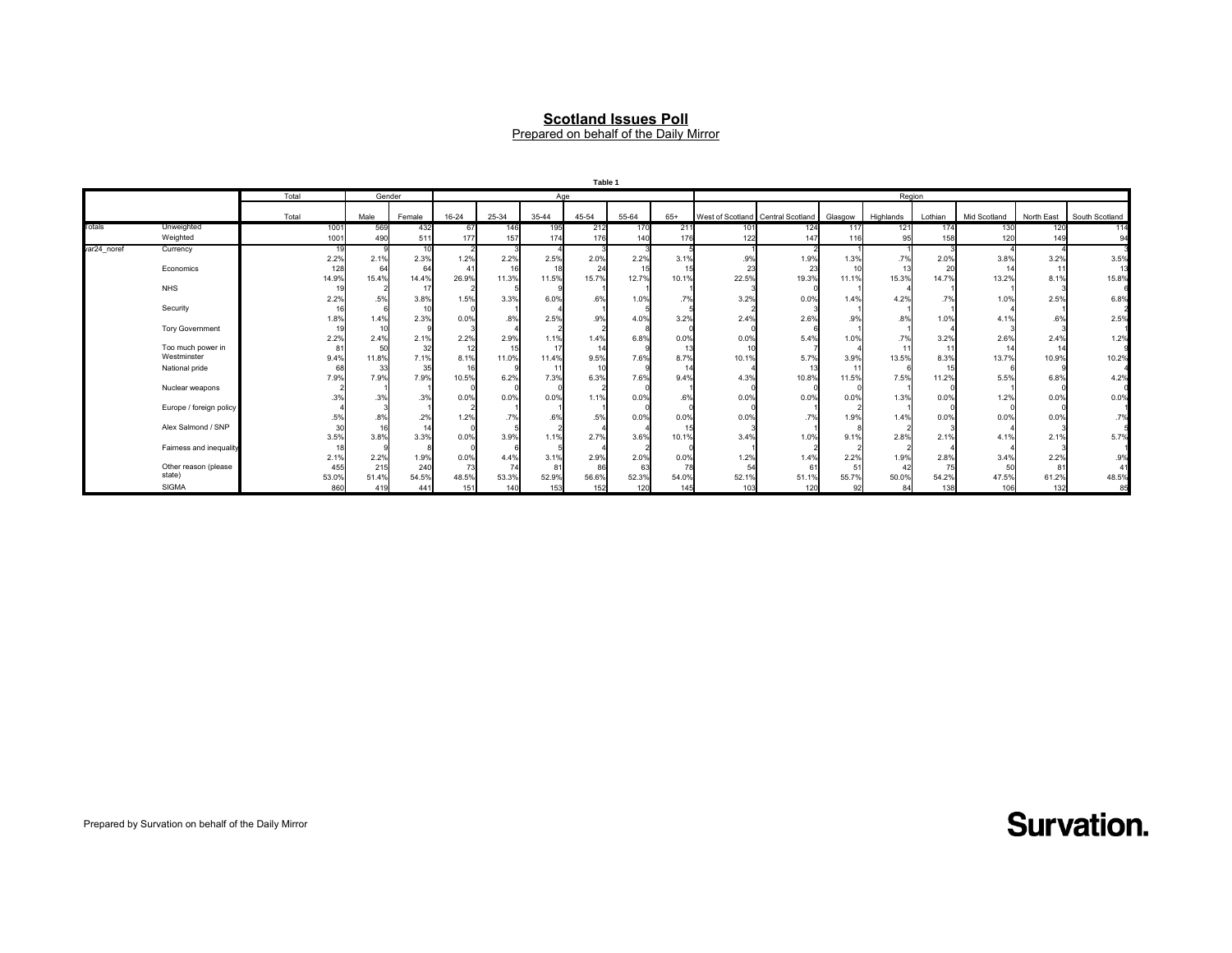Prepared on behalf of the Daily Mirror

|                                                                           |                                                                                             |       |       |        |       |         |       | Table 2 |       |       |                |                                   |         |           |         |              |            |                |  |
|---------------------------------------------------------------------------|---------------------------------------------------------------------------------------------|-------|-------|--------|-------|---------|-------|---------|-------|-------|----------------|-----------------------------------|---------|-----------|---------|--------------|------------|----------------|--|
|                                                                           |                                                                                             | Total |       | Gender |       |         | Age   |         |       |       | Region         |                                   |         |           |         |              |            |                |  |
|                                                                           |                                                                                             | Total | Male  | Female | 16-24 | 25-34   | 35-44 | 45-54   | 55-64 | $65+$ |                | West of Scotland Central Scotland | Glasgow | Highlands | Lothian | Mid Scotland | North East | South Scotland |  |
| Totals                                                                    | Unweighted                                                                                  | 1001  | 569   | 432    | 67    | 146     | 195   | 212     | 170   | 211   | 101            | 124                               | 117     | 121       | 174     | 130          | 120        |                |  |
|                                                                           | Weighted                                                                                    | 1001  | 490   | 511    | 17.   | 157     | 174   | 176     | 140   | 176   | 122            | 147                               | 116     |           |         | 120          | 149        |                |  |
| Have you changed<br>your mind about how<br>the course of the<br>campaign? | Yes - I was previously<br>undecided but have<br>you plan to vote during now made up my mind | 114   |       |        |       |         |       |         |       |       |                |                                   |         |           |         |              |            |                |  |
|                                                                           |                                                                                             | 13.1% | 15.6% | 10.7%  | 29.4% | 14.5%   | 13.3% | 7.6%    | 7.2%  | 4.2%  | 19.0%          | 11.3%                             | 12.3%   | 10.7%     | 13.6%   | 17.0%        | 11.8%      | 8.3%           |  |
|                                                                           | Yes - I was previously<br>planning to vote a<br>different way but                           | 109   |       |        |       | 25      |       |         |       |       |                |                                   |         |           |         |              |            |                |  |
|                                                                           |                                                                                             | 12.6% | 12.5% | 12.6%  | 6.7%  | 18.1%   | 20.9% | 16.3%   | 6.2%  | 6.3%  | 9.3%           | 16.2%                             | 14.6%   | 8.7%      | 11.8%   | 14.1%        | 11.9%      | 13.6%          |  |
|                                                                           | No - I have not<br>changed my mind<br>about how I plan to                                   | 645   | 309   | 336    | 103   | $Q_{A}$ | 101   | 117     | 104   | 127   | 7 <sub>c</sub> | 89                                | 6       | 67        | 107     | 74           | 103        |                |  |
|                                                                           | vote                                                                                        | 74.3% | 71.9% | 76.6%  | 63.9% | 67.5%   | 65.8% | 76.1%   | 86.6% | 89.5% | 71.7%          | 72.6%                             | 73.1%   | 80.6%     | 74.6%   | 68.9%        | 76.4%      | 78.1%          |  |
|                                                                           | <b>SIGMA</b>                                                                                | 868   |       | 438    | 16'   | 139     | 153   | 154     | 120   | 142   | 105            | 122                               |         |           | 143     | 107          | 135        | 82             |  |

Prepared by Survation on behalf of the Daily Mirror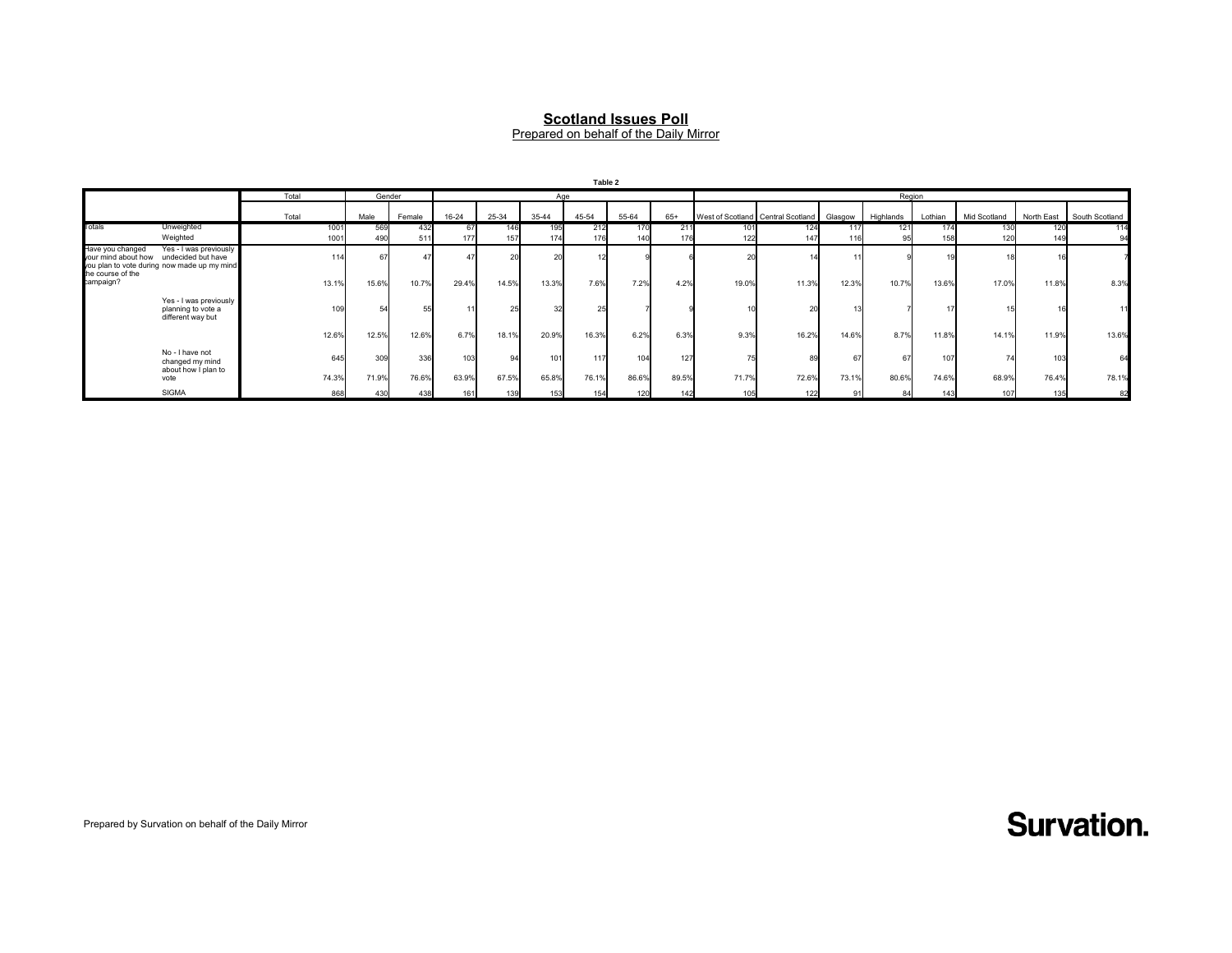Prepared on behalf of the Daily Mirror

|                       |                                                                       |       |        |        |       |       |       | Table 3 |       |       |        |                                             |       |           |                 |              |       |                           |  |
|-----------------------|-----------------------------------------------------------------------|-------|--------|--------|-------|-------|-------|---------|-------|-------|--------|---------------------------------------------|-------|-----------|-----------------|--------------|-------|---------------------------|--|
|                       |                                                                       | Total | Gender |        |       |       | Age   |         |       |       | Region |                                             |       |           |                 |              |       |                           |  |
|                       |                                                                       |       |        |        |       |       |       |         |       |       |        |                                             |       |           |                 |              |       |                           |  |
|                       |                                                                       | Total | Male   | Female | 16-24 | 25-34 | 35-44 | 45-54   | 55-64 | $65+$ |        | West of Scotland Central Scotland   Glasgow |       | Highlands | Lothian         | Mid Scotland |       | North East South Scotland |  |
| Totals                | Unweighted                                                            | 1001  | 569    | 432    | 67    | 146   | 195   | 212     | 170   | 211   | 101    | 124                                         | 117   | 121       | 174             | 130          | 120   |                           |  |
|                       | Weighted                                                              | 1001  |        | 511    |       | 157   | 174   | 176     | 140   | 176   | 122    | 147                                         | 116   |           |                 | 120          | 149   |                           |  |
| statements is closest | Which of the following A "Yes" vote will mean<br>jobs in Scotland are | 346   | 161    | 184    |       |       |       |         |       |       |        |                                             |       |           |                 |              |       |                           |  |
| to your opinion?      | lost                                                                  | 39.9% | 38.1%  | 41.7%  | 35.7% | 35.7% | 34.6% | 40.1%   | 51.9% | 44.5% | 38.2%  | 37.5%                                       | 42.19 | 33.7%     | 42.6%           | 43.0%        | 31.3% | 54.7%                     |  |
|                       | A "Yes" vote will mean<br>jobs in Scotland are<br>created             | 225   |        |        |       |       |       |         |       |       |        |                                             |       |           |                 |              |       |                           |  |
|                       |                                                                       | 26.0% | 29.8%  | 22.4%  | 27.9% | 26.7% | 29.8% | 27.5%   | 22.5% | 20.5% | 25.3%  | 29.8%                                       | 18.8% | 28.7%     | 26.7%           | 25.3%        | 33.3% | 15.0%                     |  |
|                       | A "Yes" vote will have<br>no effect on jobs in                        | 167   |        |        |       |       |       |         |       |       |        |                                             |       |           |                 |              |       |                           |  |
|                       | Scotland                                                              | 19.2% | 21.0%  | 17.5%  | 29.7% | 23.8% | 20.2% | 15.0%   | 12.4% | 12.3% | 18.6%  | 13.6%                                       | 26.4% | 19.9%     | 20.2%           | 18.5%        | 20.3% | 17.3%                     |  |
|                       | Dont know                                                             | 128   |        |        |       |       |       |         |       |       |        | 23                                          |       |           |                 |              |       |                           |  |
|                       |                                                                       | 14.8% | 11.1%  | 18.4%  | 6.7%  | 13.8% | 15.4% | 17.4%   | 13.1% | 22.7% | 17.9%  | 19.1%                                       | 12.8% | 17.7%     | 10.5%           | 13.1%        | 15.1% | 13.0%                     |  |
|                       | <b>SIGMA</b>                                                          | 866   | 423    | 442    |       | 140   | 153   | 152     | 118   | 144   | 105    | 121                                         |       |           | 14 <sup>′</sup> | 107          | 13    |                           |  |

Prepared by Survation on behalf of the Daily Mirror